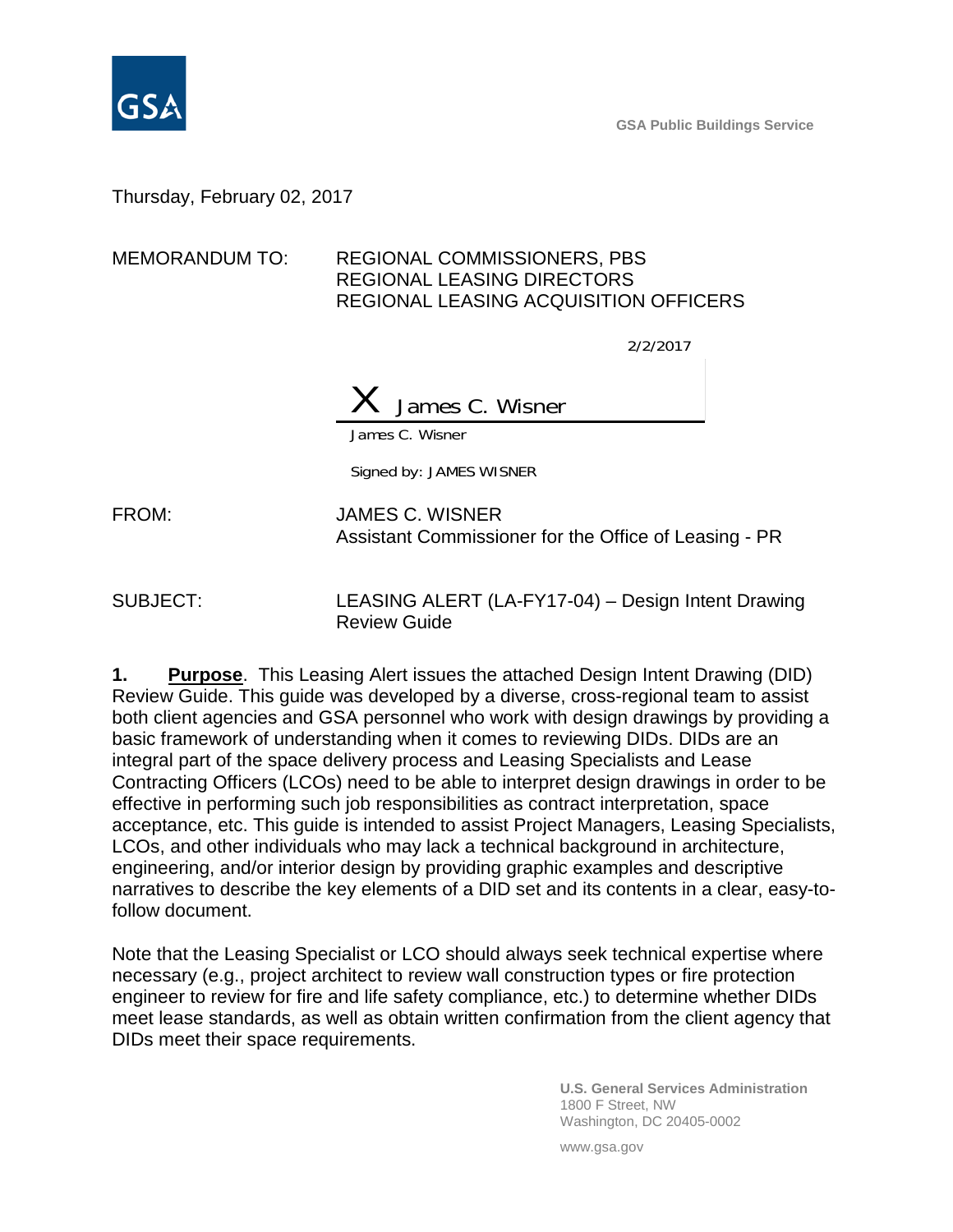

For further information regarding the DID review process itself, please consult the Leasing Desk Guide, Chapter 2, New or Replacing Lease.

- **2. Effective Date**. This Leasing Alert is effective immediately.
- **3. Cancellation**. None.

**4. Applicability**. Use of this guide is optional for all General Services Administration (GSA) real property leasing activities and for activities delegated by GSA to other Federal agencies.

## **5. Instructions and Procedures**.

For maximum use of the guide, please open and access the guide using Adobe or other non-browser PDF reader to ensure the features are functional.

Use of the Guide:

The DID Review Guide is broken down into seven (7) sections:

- Introduction
- Elements of Design Intent Drawing Set
- Design Intent Drawing Set Examples
- Supplemental Examples and Schedules
- Reference Guides and Standards
- **DID Checklists**
- DID Glossary of Terms

It should be noted that the guide refers to "Level 1 DIDs" and "Level 2 DIDs." These are differentiated by the level of content being displayed, with Level 1 providing the basic minimum of information necessary to communicate intent, while Level 2 provides a more expansive articulation of details. As stated in the guide, "The designation of 'Level 1' and 'Level 2' for the two differing levels of content within DIDs has been established for the communication objective of this DID Review Guide and is not an industry and/or governmental standard." In other words, this differentiation of DIDs into two distinct levels is not described in any GSA policy, nor do our leases use this terminology. However, from a practical perspective, Level 1 DIDs are generally comparable to DIDs as described under the Pricing Desk Guide and which are required under our lease contract. On the other hand, depending upon the complexity of the buildout involved, the information captured under Level 2 DIDs may or may not be present on DIDs. Some

> **U.S. General Services Administration** 1800 F Street, NW Washington, DC 20405-0002

www.gsa.gov